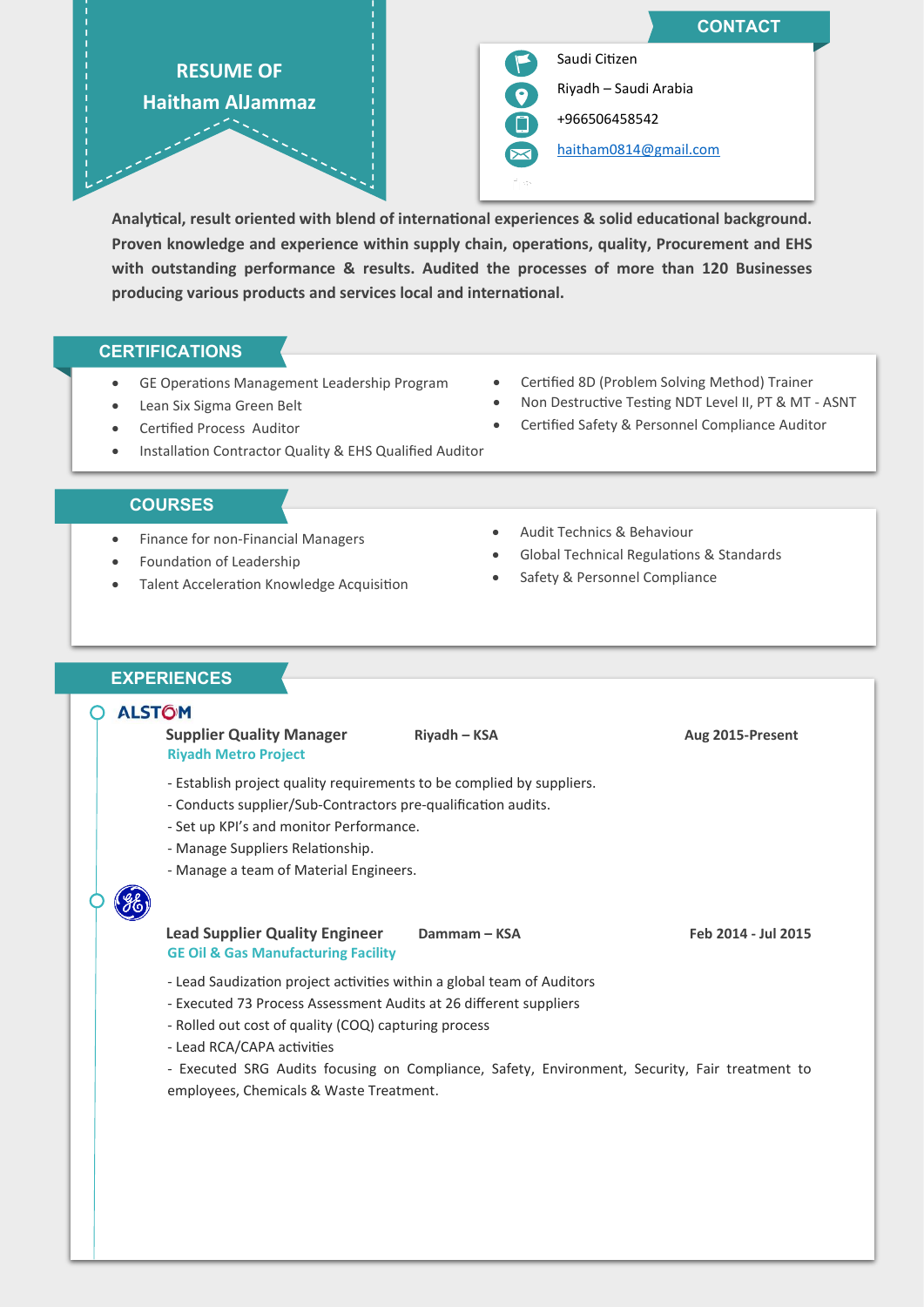# **Project Procurement Leader Dammam – KSA Jul 2012- Feb 2014 GE Oil & Gas Manufacturing Facility**

- Owner of all sourcing activities and operational work at vendors for a Technology Transfer Project (Wasit)
- Identified all local vendors for Wasit Project
- Localized 2.2 MM SAR in Saudi Arabia
- Managed to close business critical NCR for baseplate
- Performed Profitability and Competitiveness Analysis between US & KSA
- Completed 20 First Piece Qualifications
- Performed Supplier Process Audits

**Operations Manager Abu Dhabi – UAE Jan 2012- Jul 2012 GE Gulf Turbines Services Facility**

- Managed operations of buckets and power generations division repair services. Division includes 24 operators.
- Identified Buckets cell capacity and required manpower by working with ops leader, planner & HR to meet a target of 14 set/month.
- Generated 816\$ of savings/set by implementing templates to check for dimensions of bucket's cutter tooth profile which lead also to a standardized work and an improvement in the quality of the profile.



**Supplier Quality Engineer Janbach – Austria Jul 2011 – Jan 2012 GE Gas Engines**

- Sourcing Dep. representative in GSCM FPQ process improvement project.
- Tracking NPI items for J920, J624 & J424 gas engines.
- Executed 15 qualifications for 4 different suppliers.
- Worked as part of a team to analyze, establish and implement a new reverse logistics process (capstone project).

**Supplier Quality Engineer Salzbergen – Germany Jan 2011 – Jul 2011 GE Wind**

- Managed all quality aspects for all products produced by German suppliers within Fabrications commodity.
- Completed 16 first piece qualifications from start to end.
- Reduced number of eSDR's (Supplier Deviation Request) by 47% at the supplier N&S.